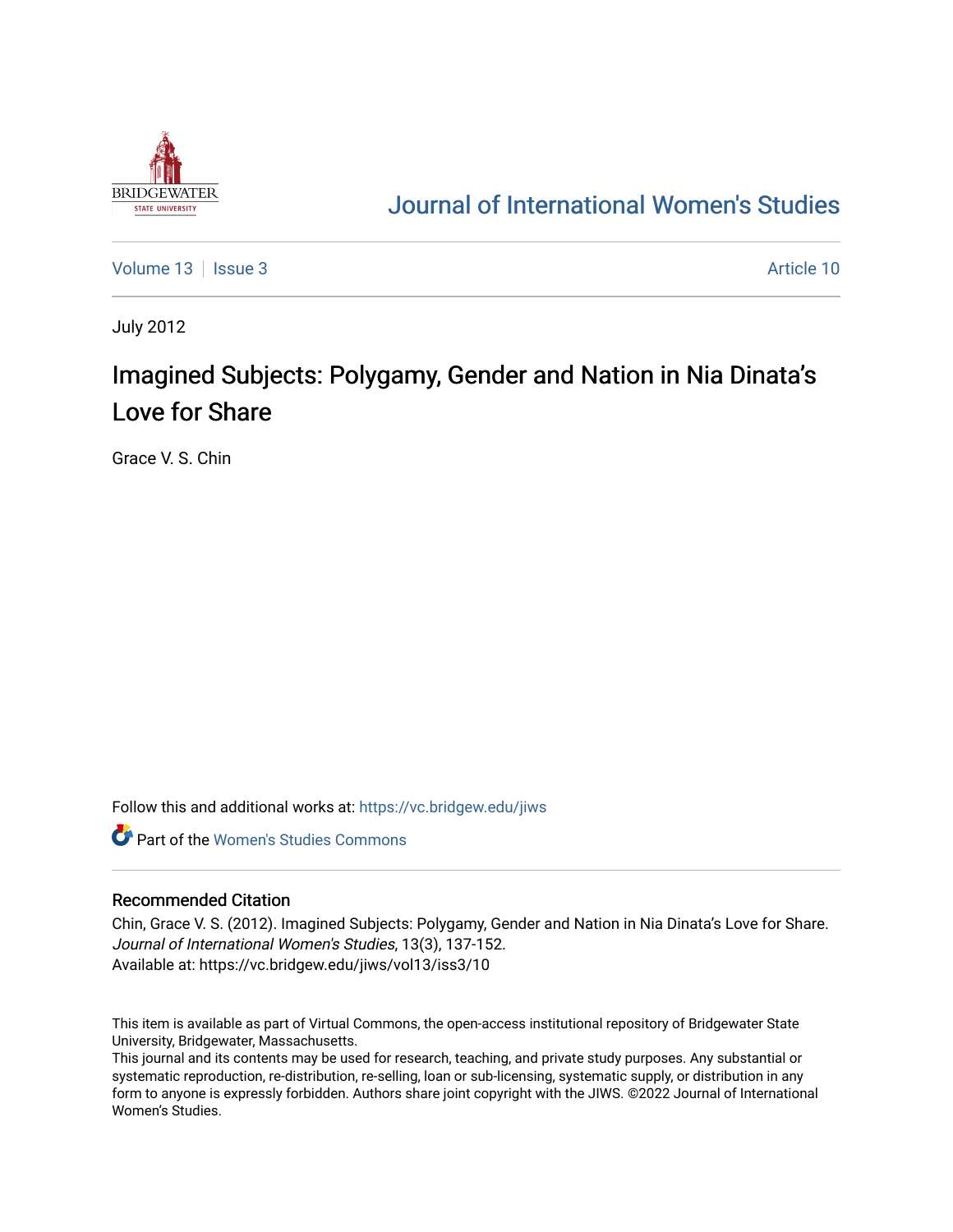This journal and its contents may be used for research, teaching and private study purposes. Any substantial or This journal and his concents hay be been on research, reading and private stage priposes. Any substantial or<br>systematic reproduction, re-distribution, 98-99 (in the Machine for Share), systematic supply or distribution in to anyone is expressly forbidden. ©2012 Journal of International Women's Studies.

## **Imagined Subjects: Polygamy, Gender and Nation in Nia Dinata's** *Love for Share*

By Grace V. S.  $Chin<sup>1</sup>$ 

#### **Abstract**

In this paper, I explore polygamy in Nia Dinata's Indonesian film, *Love for Share*, and how it can be used as a key signifier to analyze the construction of gendered subjects, identities and relations in the phallocentric discourses of family and nation. In Indonesia, the family structure is inherently patriarchal and hierarchical in nature, one which exhorts wives to stay at home while husbands are seen as breadwinners and whose roles are nondomestic. However, women are doubly marginalized in Indonesia as their subordinate status in the domestic space is reified at the national level through the state ideology of the nation as a "united and inclusive family". Moreover, using the doctrine of Ibuism, or Motherhood, the government encourages women to stay at home and conform to the ideal roles of wife and mother, thereby restricting their rights as citizens. Using Benedict Anderson's theory of the nation as an "imagined political community", I will consider how *Love for Share* ideologically constructs and imaginatively situates its characters as gendered subjects in the spaces of family and nation through the representations of polygamy, and how the film imagines and expresses female desire, agency and freedom. In this manner, the film both reflects and contributes to the ongoing discursive negotiations and transformations in gender identities and relations occurring within the sociopolitical landscape of contemporary Indonesia.

*Keywords:* Indonesia, polygamy, gender, nation, imagination

#### **Introduction**

 $\overline{a}$ 

Polygamy was a subject of heated discussions and irreverent gossip among my family members, relatives, and friends while I was growing up in Malaysia. As a young girl, I had witnessed the distressing scene of my cousin's first wife crying and screaming over his second marriage, and my aunt's attempt to console her, having gone through the same experience herself<sup>1</sup>. My uncle had a secret, second family who, on the day of his funeral, suddenly made their first public appearance, much to the shock and dismay of my aunt and cousins. At university, one of my Muslim friends married an aging professor as his second wife. Considering her outspoken and strong personality, our circle of friends was taken aback by this development; however, she pragmatically pointed out that she had gained financial security and more freedom this  $way^2$ . Whilst living in the southern state of Johor Bahru, I had also heard stories of Singaporean Chinese men who came across the southern border to marry a second, Malaysian, wife behind the backs of

<sup>&</sup>lt;sup>1</sup> Grace V. S. Chin received her B. A. and M. A. from the University of Malaya and her Ph.D. degree in English literature from the University of Hong Kong. She currently teaches English literature and drama studies in Brunei Darussalam the University of Brunei Darussalam. She has published articles on censorship and freedom and their effects on gendered identities, and on the literary developments in English in Malaysia, Singapore and Brunei. Her recent publications include an anthology of Bruneian plays. Currently, she is exploring representations of the female body and sexuality in diasporic Chinese literatures. gvschin@gmail.com; grace.chin@ubd.edu.bn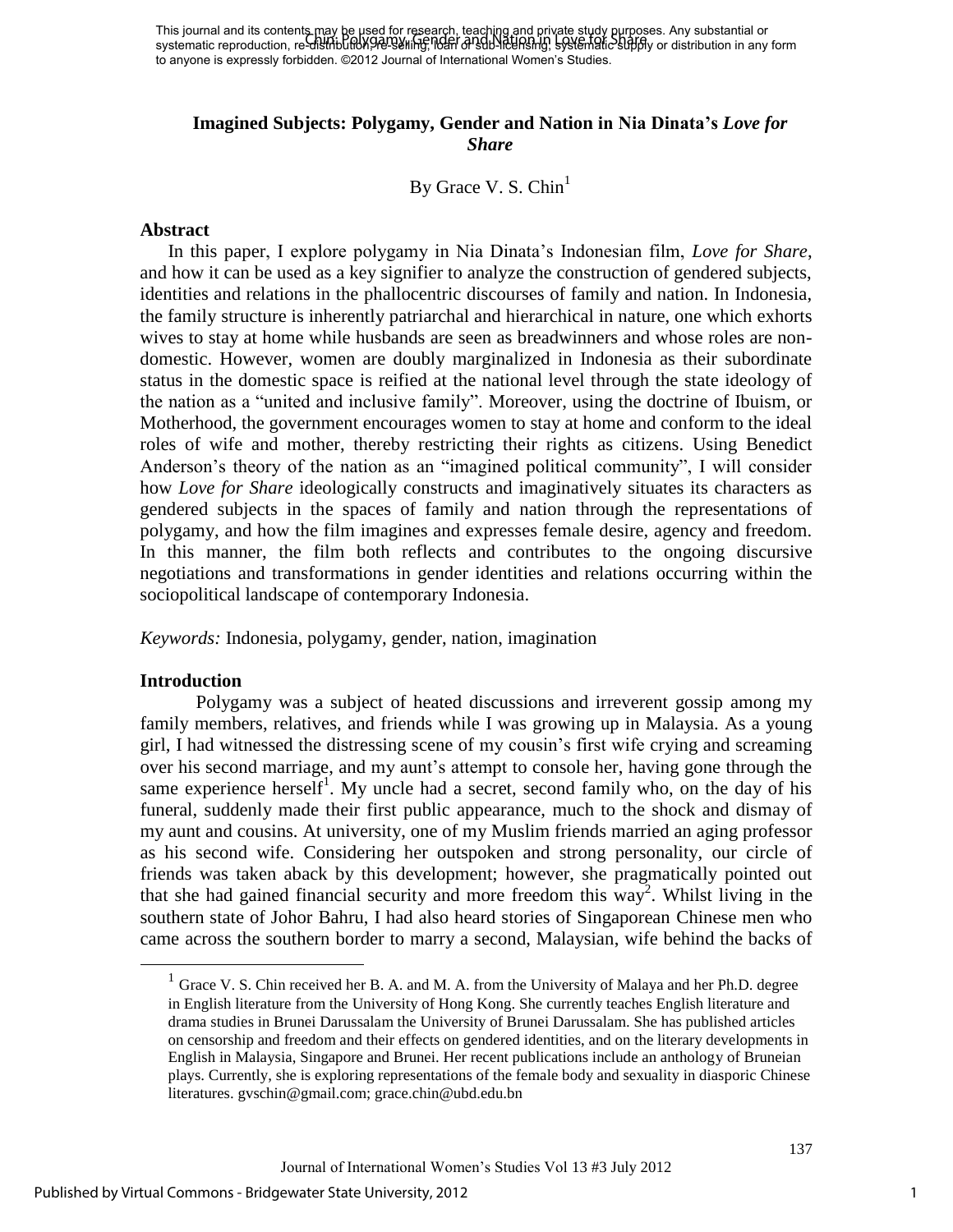their Singaporean wives. Later, I was informed that my Singaporean cousin had followed this trend by taking a second wife in Malacca, located north of our state. The same phenomenon also occurred in the northern borders between Thailand and Malaysia. The laws, I realized, did nothing to deter straying husbands from committing polygamy illegally; they merely found a convenient loophole by "avoid[ing] the laws in their own state" (Zaitun Mohamed Kasim, 2002, p. 6).

Having lived abroad for so many years, I had all but forgotten what I had heard and seen where polygamy was concerned. Then I watched Nia Dinata's satirical take on polygamy in *Love for Share* (or *Berbagi Suami* in Bahasa Indonesia), and the memories came flooding back. Set in Indonesia's post New Order era, this 2006 award-winning film adopts a woman-centered viewpoint to tackle the thorny subject of polygamy and its effects on women's lives through the intersecting narratives of three women: Salma, Siti and Ming. All three protagonists, who differ from each other in terms of age, class, education, race, culture and religion, meet as acquaintances or strangers through brief encounters in the crowded urban spaces of Jakarta. Alone in their personal experience of polygamy, each character offers a distinctive viewpoint and voice about the subject. Salma the gynecologist represents the first wife angered by her politician husband's secret second marriage, but she eventually accepts his other marriages and even endorses polygamy on national television. Siti is reluctantly coerced into a polygamous marriage as the third wife; in the end she rebels in the most unexpected way by falling in love with her co-wife, Dwi, and by persuading Dwi into leaving their husband and home. While the first two narratives are told from the dominant Indonesian Muslim perspective, the third narrative captures the voice of the non-Muslim Chinese minority in Indonesia through the character of Ming.<sup>3</sup> Ming's narrative is the counterpoint to Salma's as she represents the woman who willingly becomes Koh Abun's secret, second wife in order to have financial security. In the end, Ming is discovered and attacked by Abun's first wife, Cik Linda, and the event leads to the disintegration of her marriage.

Although *Love for Share* takes place in Indonesia<sup>4</sup>, the film struck a deep chord in me. I couldn't help but think of my aunt when Salma and her two co-wives were suddenly confronted with the existence of Pak Haji's secret fourth wife (and family) during his funeral. Images of my cousin's wife cropped up as I watched a betrayed Salma in the grip of helpless anger and pain, and I recalled my university friend when Ming agreed to become a second wife to gain financial security. Polygamy, as the film clearly conveys, cuts across all boundaries of class, race, religion, and even place; in fact, the film renders the local global in meaning by speaking directly to women<sup>5</sup> affected and disenfranchised by polygamy all over the world. It is also important to note that all three narratives specifically represent polygamy as polygyny, whereby a man can have two or more wives, and is considered the most common form of polygamy in patriarchal societies.<sup>6</sup> As a social practice, polygamy is, as Blackburn (2004) says, the "symbol of man's power within marriage" (p. 113). By showing the power husbands have over their wives, and by stressing the lack of legal recourse for women caught in polygamous marriages, *Love for Share* makes emphatic the secondary and subordinate positions of women as subjects and as citizens as they inhabit the margins of the dominant discourses of family, society and the state. I cannot help but wonder, under such circumstances, how do women in polygamous marriages mediate their identities, desires and agency? More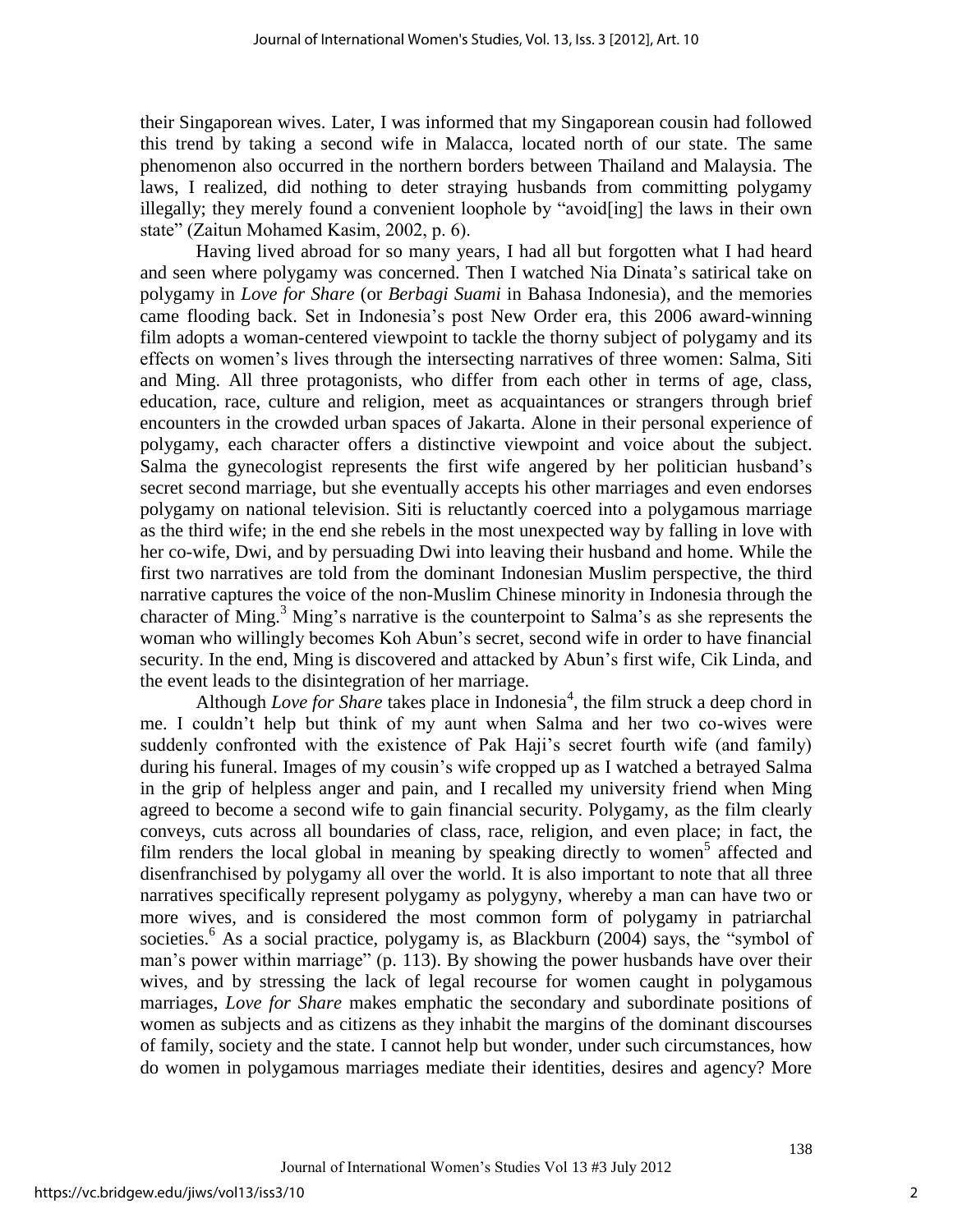pertinently, how are such gender-based power hierarchies and practices of the family reflected in Indonesia as a nation space?

This article examines how *Love for Share* ideologically and imaginatively situates its female characters as gendered subjects in the nation space as they negotiate their identities, roles and positions as wives and as individuals in polygamous relationships. Visual anthropologists have theorized that films are social or cultural texts that carry specific signifiers and meanings that must be read within specific cultural and national contexts.<sup>7</sup> I argue that polygamy is a key signifier that can be used to query the genderbased power hierarchies in the tropes of family and state as well as the role it plays in the wider national imaginary. There is a close correlation between the discursive tropes of the family and those of the nation in Indonesia as both are inherently phallocentric constructs premised on ideologies that perpetuate male superiority and authority. By representing polygamy as polygyny, the film directly taps into the inequities and imbalances that underscore gendered positions and relations in the nation space by highlighting the wider male-oriented power structures operating at inter-related cultural, socio-economic and political levels. Polygamy thus involves the imagining of Indonesia as a nation; furthermore, this imagination is heavily drawn along gendered lines.<sup>8</sup>

## **Image, Imagination, Nation**

Benedict Anderson's seminal work on the nation as an "imagined political community" (1983, p.  $6$ ) is central to my thesis for it highlights the critical link between imagination and nation. According to Anderson, the nation "is *imagined* because the members of even the smallest nation will never know most of their fellow-members, meet them, or even hear of them, yet in the mind of each lives the image of their communion"  $(p. 6)$ . In other words, the nation is a mental landscape borne out of the "image" of shared cultural experiences and meanings, such as a common vernacular language, and through which the powerful feelings of "fraternity"  $(p, 6)$  arise, binding individual members of the collective together within limited yet sovereign territorial boundaries. However, what facilitates and sustains the imaginary communion between fellow-members, and indeed the shared vision of "nation" itself, is the development of mass communication through print technology.

In today's globalized economies, Anderson's theory has been extended to include digital and visual media in its various forms: film, television, and internet. The rise of mediascapes — the electronic production and dissemination of knowledge which underpinned images of the world created by the mass media (Appadurai, 1990) — has had an undeniable impact on public and private lives, perceptions and experiences in the past few decades<sup>10</sup>. Cinema, arguably "the most important mass medium in the twentieth century" thus plays a vital role in narrating the nation for it "participates—in both enabling and critical modes—in representations and discourses of community building" (Gemünden, 2004, p. 181). Like print technology, cinema contributes to the implicit shaping and expression of ideas through a discursive system of signs and representations. By reproducing specific meanings and symbols that speak to collective identities and consciousness, films have the ability to sustain and even reinforce the national imaginary.<sup>11</sup> Higson (2000) draws the parallels between cinema and Anderson's theory when he argues that "films will construct imaginary bonds which work to hold the peoples of a nation together as a community by dramatizing their current fears, anxieties,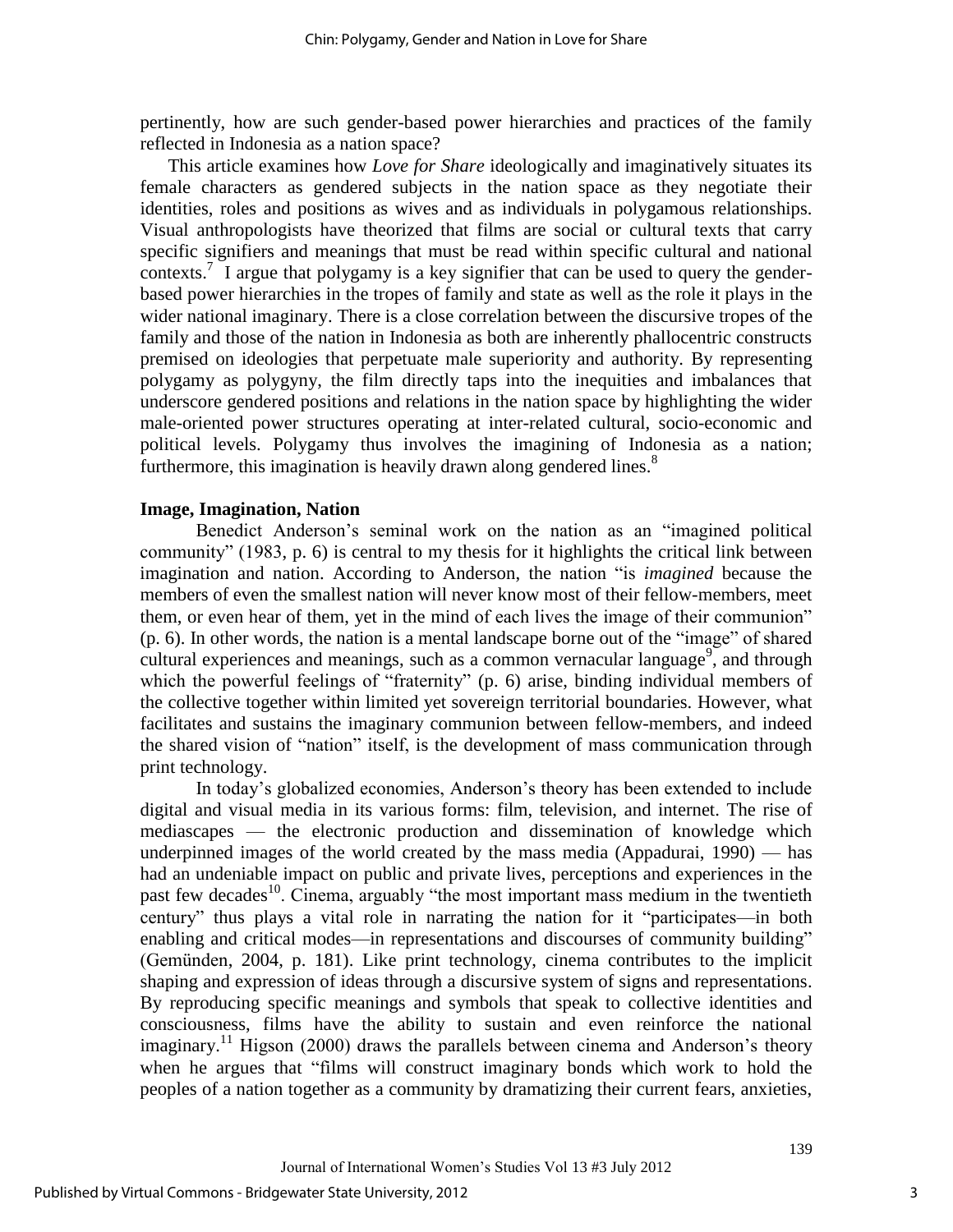pleasures and aspirations‖ (p. 26). Imagination, as Appadurai (1990) established years ago, constitutes not only as "a social practice"  $(p. 5)$ , but it has become "central to all forms of agency"  $(p. 5)$ .

As a creative product which involves the mediation of "reality" and imaginative interpretation to express distinctive viewpoint(s) and meaning(s), *Love for Share* provides us a means of critiquing the interrelated meanings of polygamy, gender and nation in its representations of women and family. My analysis will show how such meanings and representations mutually inform and engage each other in the ideological formation of identities and subjects in the national imaginary. Furthermore, I argue that the film's sensitive exploration of the female subjective state, articulated by acts of agency, desire, and freedom, significantly contributes to the ongoing deconstruction of the official discourse of "nation" in Indonesia.

## **Polygamy in Indonesia: An Overview**

Although *Love for Share* is set in the post New Order, some historical context is necessary for us to fully appreciate the cultural and sociopolitical relevance of polygamy in contemporary Indonesia. Research by scholars has shown that polygamy is historically embedded in religious and ideological beliefs as well as cultural traditions in Indonesia. Although widely perceived by Indonesian Muslims today as "part of *syariah*" (Nurmila, 2008), polygamy has been established long before the arrival of Islam and was considered a common cultural practice among the elite and wealthy Hindu and Javanese circles (Blackburn, 2004). Within the Chinese culture, polygamy was traditionally upheld by Confucian ideology which ensures the perpetuity of the patrilineal line by allowing the husband to take "any number of secondary wives until a son is born" (McNabb, 1903, p. 38). Similar to the Javanese situation, polygamy was usually practiced by the Chinese elite who had sufficient wealth "to maintain a large joint-family household organized according to a strict hierarchy based on age and gender" (Johnson, 1983, p. 9).

Despite its historical roots, polygamy has come under intense spotlight in the last few decades as a contentious political issue that reflects, to an extent, some of the divisive forces of at work in the Indonesian nation space<sup>12</sup>. For decades, women's organizations and Muslim feminists who recognized the "negative consequences [of polygamy] for women and children" (Nurmila, 2009, p. 28) had championed for reforms that allowed for greater protection of women's rights under the marriage law. Following several proposals, all of which were rejected by members of Muslim parties, the New Order government — under the leadership of President Suharto — finally legislated the 1974 marriage law, a secular law which aimed to unify the Indonesian marriage law regardless of religion<sup>13</sup>. All ethnic groups, whether non-Muslim or Muslim, are subjected to this law, and encouraged to follow Article  $2(1)$  which states that "a marriage is legitimate, if it has been performed according to the laws of the respective religions and beliefs of the parties concerned."<sup>14</sup> Under this law, "polygamy is legal [but] the law discourages and restricts its practice" as it "requires court intervention" (Nurmila, 2008, pp. 30-1)<sup>15</sup>.

To an extent, the 1974 marriage law helped advance the rights of Indonesian women not only by discouraging polygamy, but also by establishing a minimum age for marriage, by allowing women to initiate the proceedings for divorce<sup>16</sup>, and by protecting women from being coerced into marriages against their will. Nevertheless, the Indonesian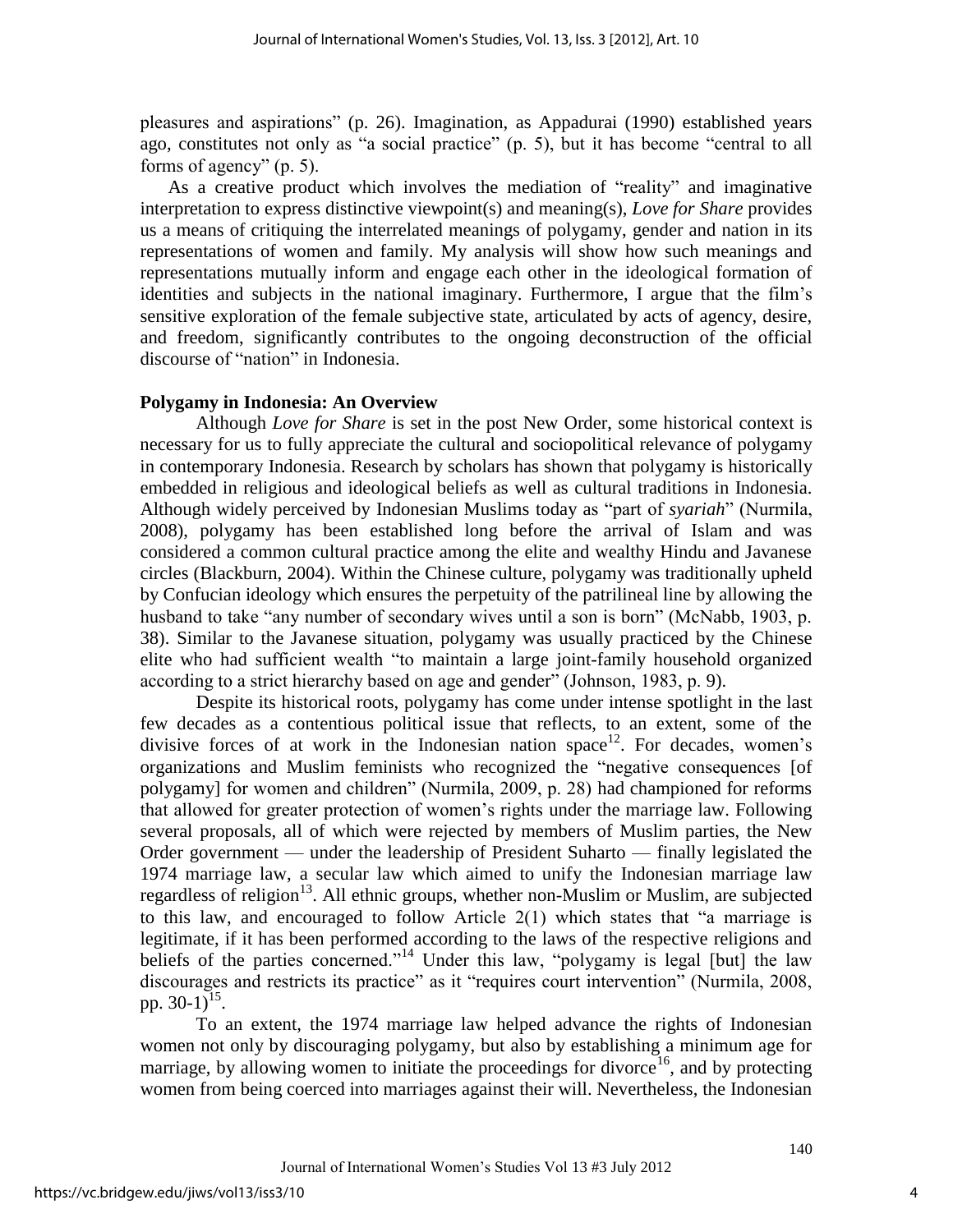legal system has not always succeeded in protecting women's rights in polygamous marriages. According to Kurnia (2009), most polygamous marriages in Indonesia are practiced illegally through *kawin siri* or *kawin diam-diam* (both are secret marriages). *Kawin siri* is "legal under Islamic Sharia law, but illegal under state law" while *kawin diam-diam* refers to a situation when a man gets a fake identity card to in order to marry another woman in a different town; such marriages are "possible because Indonesia keeps no national data on marriage.<sup> $17$ </sup> The prevalence of such marriages reveals how the patriarchal system allows men to get away with illegal practices of polygamy, and how women are left in a vulnerable position as they are not entitled to legal protection when their marriages fall apart. With the law on their side, men are the ones with the power to "decide the form of polygamy and take advantage of polygamy" (Kurnia, 2009).

Furthermore, while political reforms like the 1974 marriage law appear to be an "act of a secular, modernizing regime" (Robinson, 2000, p. 147), the system clearly privileges male authority in its recognition of "the husband as the head of the family and the wife as the keeper of the household" (Robinson, 2000, p. 147). By enforcing this patriarchal ideal, the state implicitly sanctions the subordination of women's position and rights within the family institution. This carries serious implications for women as citizens, for it stresses the insidious manner in which the state has colluded in the continued political disenfranchisement and marginalization of women in the nation space. The following section will discuss how the state — through the gendered tropes of nation and family — contributes to the ideological construction of knowledge's and images in which female powerlessness and inferiority are embedded.

#### **Women, Family, and the Nation**

Under the New Order administration, the representation of women as housewives has been endorsed by law within the national discourse. In her research into the rural middle class women in Java, Hull (1996) notes that women were exhorted to perform the following "ideal" duties prescribed by the government-sponsored welfare (known as PKK or Organization for Family Welfare) program during the New Order era: 1) Producer of the nation's future generations 2) Wife and faithful companion to her husband 3) Mother and educator of her children 4) Manager of the household 5) Citizen (p. 95). Hull's much-cited example reveals the entrenched gender bias towards women being championed at a political and state level, whereby the feminine roles of "mother" and "wife" are prioritized and esteemed over that of "citizen."<sup>18</sup> As Sullivan (1991) maintains, the "program offers women a new (but tightly circumscribed) public stage on which to play out their `age-old private roles'  $[\dots]$  as dependent assistants to males" (pp. 69-70). She also remarks on the absence of "women's *rights* in the family, neighborhood, society, nation" (p. 69) in the PKK ideology. The pervasiveness with which women have been ascribed subservient and marginal roles in the family and nation has resulted in lopsided and stereotyped representations in Indonesian cinema. In her research on Indonesian films, Sen (1998) observes that most critiques that she read "implicitly assumed the citizen/subject to be male" (p. 37). She goes on to state thus: "Agency, whether in reproducing or challenging the political and economic structures of Indonesia, is thus ascribed almost exclusively to men. In all these scenarios women play the roles of victims or, at best, survivors against great odds" (p. 37).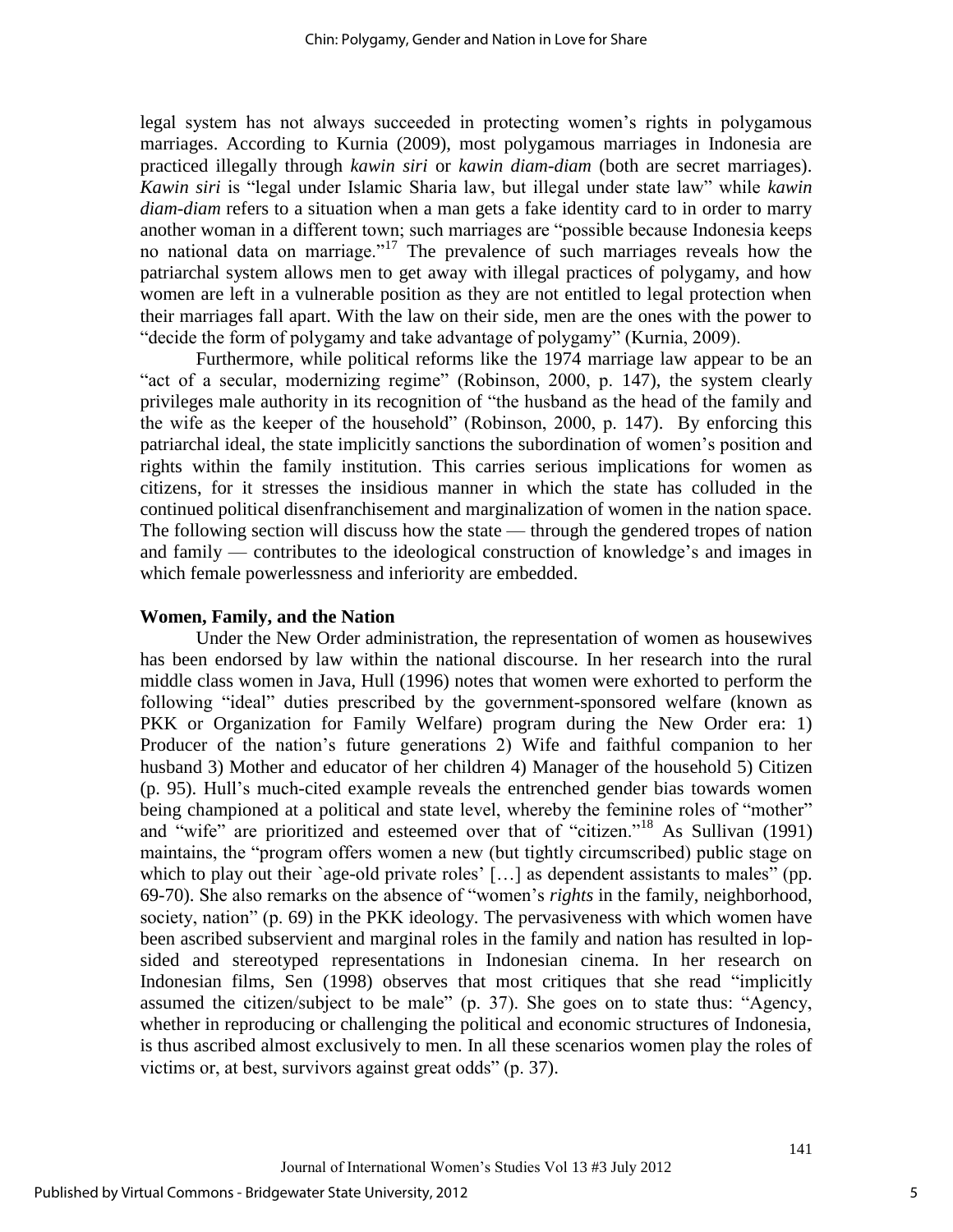Thanks to the repressive state apparatuses of the New Order government, of which the 1974 marriage law is a part, it is not surprising to find that the Indonesian national imaginary has revolved around the phallocentric rhetoric and representation of women as secondary citizens. The dominant, "nationalized", and "naturalized", images of women as housewives and mothers would have had profound effects on the perceptions and imagination of the citizenry; such representations regulate the norms of sociallyacceptable gender identities, roles and behavior, and define gendered spaces and subjectpositions in both the private and public spheres. After all, "symbols of nationalism are not gender neutral but in enforcing a national norm, they implicitly or explicitly construct a set of gendered norms" (Sharp, 1996, p. 97).<sup>19</sup> Such an insidious construction, authorized at the highest political levels, would have indirectly reinforced the polemical structures of domination that underline gender relations and positions in the social and cultural arenas as well.

It is also noteworthy to point out that the "national" symbol of the patriarchal and hierarchical family structure has been heavily emphasized by the New Order government as the cornerstone of its main ideologies: *State Ibuism* (or State Motherhood) and *Pancasila*<sup>20</sup>; the former "assigns greater value to [woman's] status as wife and mother than to her individuality and agency" (Siddique, 2002, p. 27) while the latter promulgates the principle of "unity in one nation" (Bertrand, 2004, p.31) throughout the Indonesian archipelago of 17,500 islands, where 230 million people of diverse ethnicities, cultures, religions and languages reside. On the surface, the *Pancasila* principle of national unity promotes harmony and unity amongst its diverse cultures and ethnic groups, but in reality, the state sought to represent "the nation as a family [by] portraying those who espoused alternative discourses as challenging the idea of an inclusive Indonesian family to which all  $[\dots]$  belonged" (Lloyd & Smith, 2001, p. 11). The construction of Indonesia as a nation has thus been premised on a homogeneous "concept of nationhood" that Lloyd & Smith call "inclusive unity"  $(2001, p. 3)$ . This idea is further perpetuated through the national slogan "Bhinekka Tunggal Ika" or "Unity in Diversity", which has been employed by the New Order government to control the potentially explosive regional, ethnic and religious differences among its people.

However, the national image and rhetoric of Indonesia as a united and inclusive family is a heavily contested one, considering the disparities in cultures and identities, and the resulting ideological conflicts and challenges which include, broadly speaking, ―the role of Islam in political institutions, the relative importance of the central and regional governments, [and] the access and representations of ethnic groups in the state's institutions" (Bertrand, 2004, p. 3). Kingsbury (2005) argues that "it was always a rhetorical, if not actual, tenet of faith" (p. 136) that national unity can be achieved; in short, the united and inclusive nation is an imaginary and elusive vision. To sustain this image of unity, the government has, in the past, employed repressive measures and military violence to subjugate rebellious regions that included Aceh, Kalimantan, and East Timor. While the post New Order era, established after Suharto's resignation in 1998, has seen political leaders adopting a more democratic approach in governing Indonesia, the challenges that presented themselves at the inception of the Indonesian nation are still present. The reading of the film as a social text therefore takes into consideration the paradoxes and contradictions that underpin the film's imagining of gender and nation; such inconsistencies reveal the continuous grappling and negotiation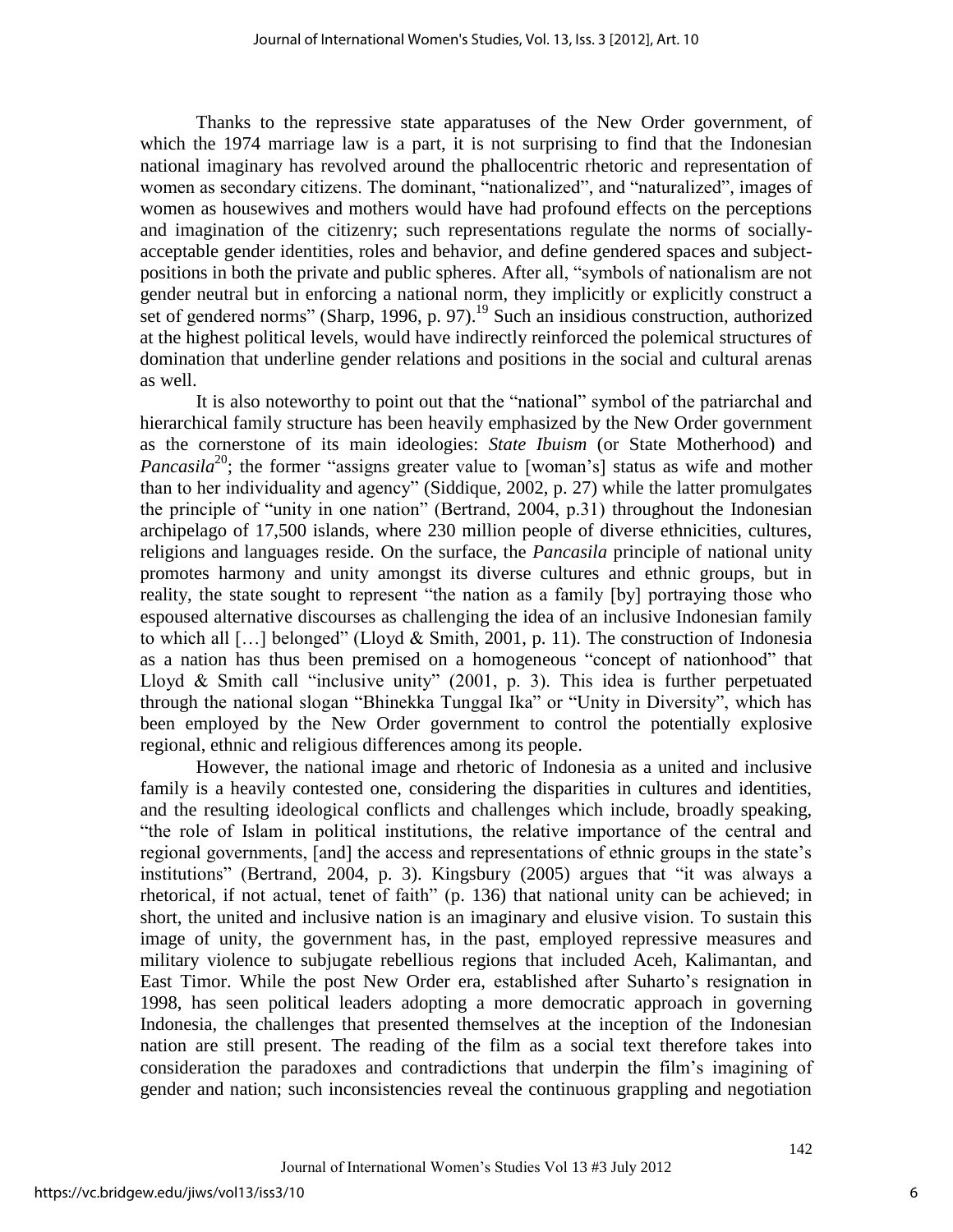with the terms 'gender' and 'nation' within the changing and dynamic, interactive, social spaces of the country.

Given that the national imaginary and indeed, the national consciousness, have been nurtured on the symbolic representations of the "united and inclusive family" for decades, it is hardly surprising to find that it is the patriarchal model that has become the premise of such representations. As Robinson (2000) perceives, the "gendered model of political authority [has] its origins in an imagined tradition of a patriarchal family" while political leadership is "understood implicitly as the `natural authority' of the father" (p. 141). By disseminating the idea of the nation as a natural extension of family and kinship relations<sup>21</sup>, the "Guided Democracy" government under President Sukarno and the New Order government under President Suharto had respectively championed its political `father' figures; Sukarno is recognized as its "founding father" (he was also fondly known as *Bapak* or "father") while Suharto is the self-styled "father of development" during the 1980s. The patriarchal and paternalistic models on which the imagining of the nation was based were reified during Suharto's New Order regime when "the patriarchal family [was] invoked as the basis of authority relations within society" (Robinson, 2000, p. 141). This again confirms that women are officially subordinated to men both "within the family and the State" (Robinson, 2000, p. 141). The underlying message to this ideology is that "national unity would be achieved if women would continue to operate as wives and mothers, striving to maintain the integrity of the Indonesian family" (Siddique, 2002, p. 27).

## *Love for Share:* **Imagined Subjects**

The patriarchal family structure, which is considered the basis of national culture and is reflective of the state ideology of inclusive unity, underscores the film's imagining of Indonesia as a nation. The biggest polygamous family is that of Pak Lik's in the second narrative. Pak Lik's masculine identity and male sexual power is emphasized by his three wives — Sri, Dwi and Siti — and several small children and infants, all of whom appear to live quite harmoniously under one roof. Unable to curb his sexual appetites while in Aceh, he marries a fourth wife, Santi, whom he brings back to Jakarta and whose presence fuels tension in an already congested small house. Kurnia (2009) perceives this big family as a symbol of the "overpopulated Javanese family typical of the most overpopulated island in Indonesia", and that the film "gestures towards the issue of the lack of family planning, and the associated poverty and overpopulation". The imagery of one man ruling a house full of women and children is representative of the model on which the nation state is based. The camera projects Pak Lik's sexual and masculine power in certain scenes: he is depicted as lounging on the bed, waiting for his wife/wives; and he pins Siti to the wall when she resists his advances. In one scene, Siti likens him to a "Sultan surrounded by his concubines"; Pak Lik, with his fourth wife and current favourite, Santi, seated beside him, proudly surveys his other wives as they work — Siti who is ironing clothes and Dwi who fetches his coffee. Although the film represents the co-wives as energetic, industrious and strong, they are all mainly confined to the domestic home and its many responsibilities. The co-wives, when not giving birth, have to take care of their children, or do the laundry, cooking and cleaning. At the same time, they are expected to be sexually available; this imagery underscores the dominant discourses on Muslim women whose "purpose is to reproduce healthy citizens and satisfy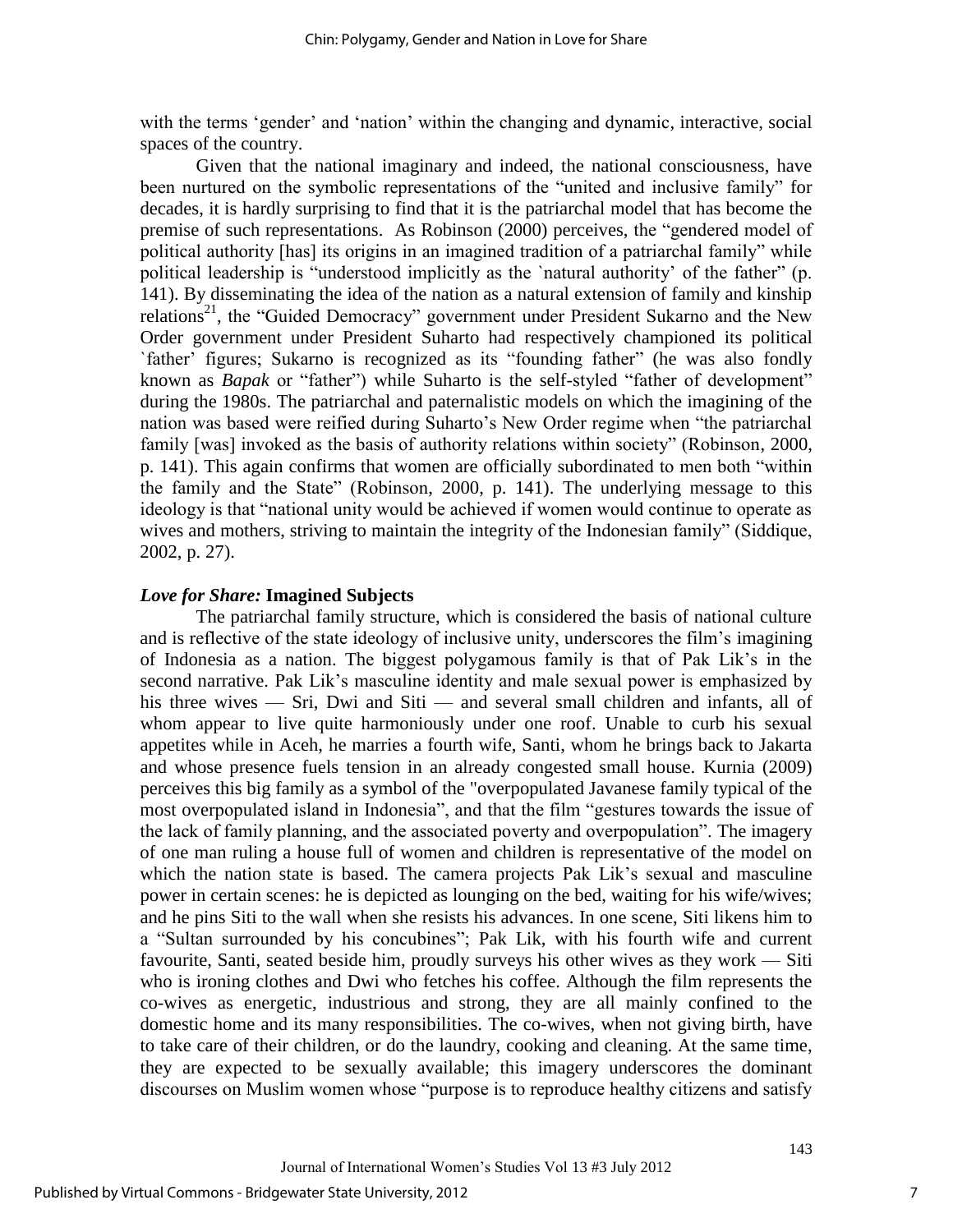their husbands" (Blackburn, Smith,  $&$  Syamsiyatun, 2008, p. 12). Above all, the co-wives fulfill *State Ibuism*'s definition of femininity as "procreators of the nation, as mothers and educators of children, as housekeepers, and as members of the Indonesian society — in that order" (cited in Siddique,  $2002$ , p. 31).

The film's portrayal of gender based power relations and its abuses are made even more glaring through the depiction of polygamous relationships. Examples of gender inequity and injustice abound in the narrative of Pak Lik and his wives. One of the problems is highlighted through Sri, Pak Lik's first wife, who unknowingly contracts a venereal disease from him and is persuaded by Siti to seek treatment at a clinic. Sri's story reflects lower class women's lack of access to education on health and family planning (Kurnia, 2009); since they have no control over their bodies or lack access to fertility control and treatment, women are thus prone to being infected with venereal diseases. Moreover, the film calls to attention the manner in which women are reduced to sexual objects and playthings; all the co-wives are at the beck and call of Pak Lik and, in Siti's case, she is even deprived of the right to say "no" to sex. By voicing the powerlessness of women as secondary subjects, the film showcases the repressive and authoritarian discourse at work in the patriarchal family where the "ideological devaluing of women and the feminine" (Robinson, 2000, p. 145) takes place. Despite the post New Order context of the film, Siti's narrative reminds the audience that traditional attitudes and viewpoints towards Indonesian women, strengthened by the tenets of State Ibusim, have prevailed in certain sections of the society.

Women's dependence on men and their segregated space in the home is, time and again, stressed in the Siti's narrative. In another scene, Pak Lik gives Sri some money just before he departs for Aceh, and asks if it is sufficient during his absence. While this scene depicts the dependence of an entire household of co-wives and children on one man's ability to make ends meet<sup>22</sup>, it is also relevant for another reason. There are striking parallels between this scene and the following observation made about the Javanese household: the wife "plays a dominant role in household affairs. Having given his wife the money to run the household, the husband rarely interferes" (cited in Sullivan, 1991, pp. 75-6) as he fulfills the role of provider and protector. Upheld as the national model for the "separate-but-equal" (Sullivan, 1991, p. 74) positions and spaces for men and women, this family structure is also validated by *State Ibuism*. As a result, any power ascribed to the wife is effectively limited, as she is "circumscribed by her association with domestic life" (Sullivan, 1991, p. 76). This point is visualized by the co-wives' collective financial dependence on Pak Lik and their lack of mobility, bound as they are to their positions and roles as housewives and mothers.

The hegemonic discourse of the united and inclusive patriarchal family is so pervasive that even highly-educated and career minded women find themselves subjected to its vision. Salma the gynecologist is a case in point. Not only does she accept polygamy as proof of her Islamic faith by saying that it is "kodrat"<sup>23</sup> or "womanly" destiny" (Hatley, 1997, p. 99), she even supports her husband's political career by going public with her acceptance of polygamy on a televised talk show. By accepting and publicly endorsing polygamy, Salma appears to toe the state ideology that "encourages" civil servants' official wives to ... [support] their husbands in their careers" (Robinson 2000, p. 148). In playing the roles of "good" wife and citizen, Salma unconsciously reproduces and perpetuates the gendered hierarchies of family and nation. However, the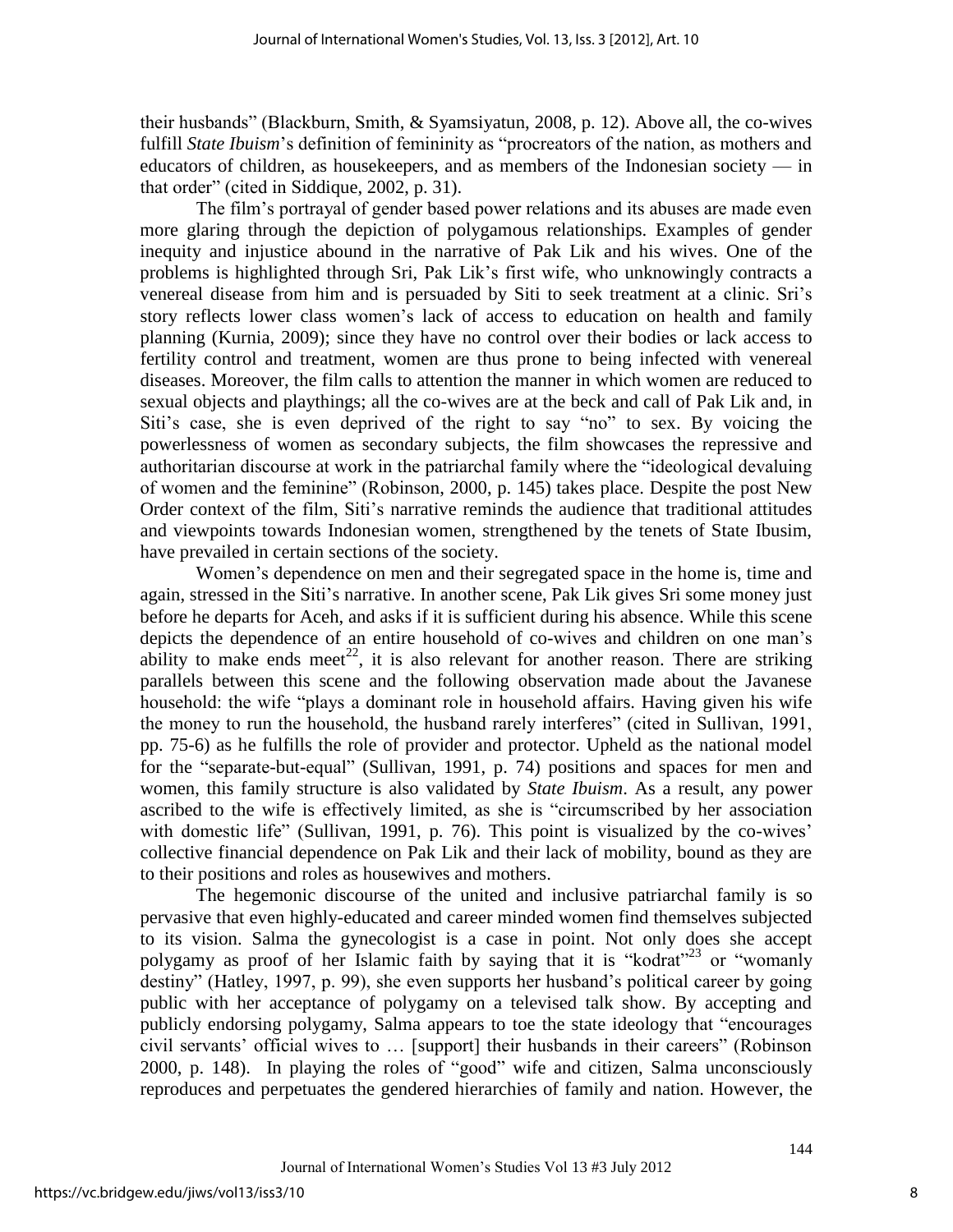disempowerment and marginalization of women as gendered subjects in the national imaginary is nowhere more clearly seen than in the recurring motif of the 2004 tsunami; this motif can be seen in Salma's and Siti's narratives through the national television broadcasts, and through the newspaper headlines in Ming's narrative.

The 2004 tsunami was an unprecedented international tragedy, affecting not just Indonesia, but also Malaysia, Thailand, India and Sri Lanka, among others. Interestingly enough, the film focuses only on Aceh where the highest number of casualties was also reported. By selectively keeping the focus within Indonesian borders, the film nationalizes what was an essentially international disaster; keeping the event to "bounded territorial space" (Anderson, 1983, p. 173) that is imagined and known as Indonesia. More than any other visual signifiers in the film, the 2004 tsunami is the one which resonates most with the Indonesian audience as it evokes the "emotional power of the `idea of Indonesia'‖ (Lloyd and Smith, 2001, p. 12) through the tragic loss of lives in Aceh. The recurring motif of the tsunami tells us how characters in each narrative react or respond in ways that emphasize their collective identities as Indonesians through their reactions or responses to the tragedy. But at the same time, this motif also "speaks" to and for certain characters, in that it reveals their gendered identity, role and subjectposition in the national imaginary.

For instance, men's rights to positions of authority and power in the nation space are communicated through the actions and movements that emerge as a response or reaction to the televised images of the tsunami. In the first two narratives, the male characters swing into action the moment the tragedy is announced on television. In Salma's narrative, Pak Haji is on the telephone during the broadcast of the tragic events, promising to send aid in the form of food and medicine, and to bring Salma and their son, Nadim, with him to Aceh. Although motivated by political purposes, Pak Haji's involvement in the tragedy nonetheless accentuates his masculine identity and power as a man of action since he arranges to bring aid and his family along to help. In short, his wife and son are props to his political purposes and he establishes his authority as the head of the family by making the decision on their behalf. The purpose of Pak Haji's visit is not lost on Nadim and the latter's criticism of his father reflects the public perception of insincere, deceptive politicians, a well-known theme in the Indonesian sociopolitical landscape where charges of corruption, nepotism and cronyism had been raised during the New Order and the post New Order regimes (Lloyd & Smith, 2001; Bertrand, 2004; Kingsbury, 2005).

On the other hand, Nadim's decision to become a volunteer in Aceh is motivated by his sense of social consciousness. However, like his father's actions, Nadim's too are symbolic to the construction of his masculine identity. The final scene of his departure carries strong patriotic and nationalistic undercurrents due to his khaki green uniform and the military colours of the Hercules airplane that he enters. The Indonesian military symbolically underscores the dominant trope of the nation as it has always been seen as a "major force for state cohesion and the promotion of nationalist sentiment" due to its "self-defined role as guardian of the state" (Kingsbury, 2005, p. 137). Nadim's desire to help the victims of Aceh is significant to his identity as a son and as an Indonesian man who establishes his masculinity and authority within the ordered spaces of family and nation. Nadim is portrayed as a loving son who is very close to his mother and who opposes his father's polygamous marriages. He makes up for his father's absence by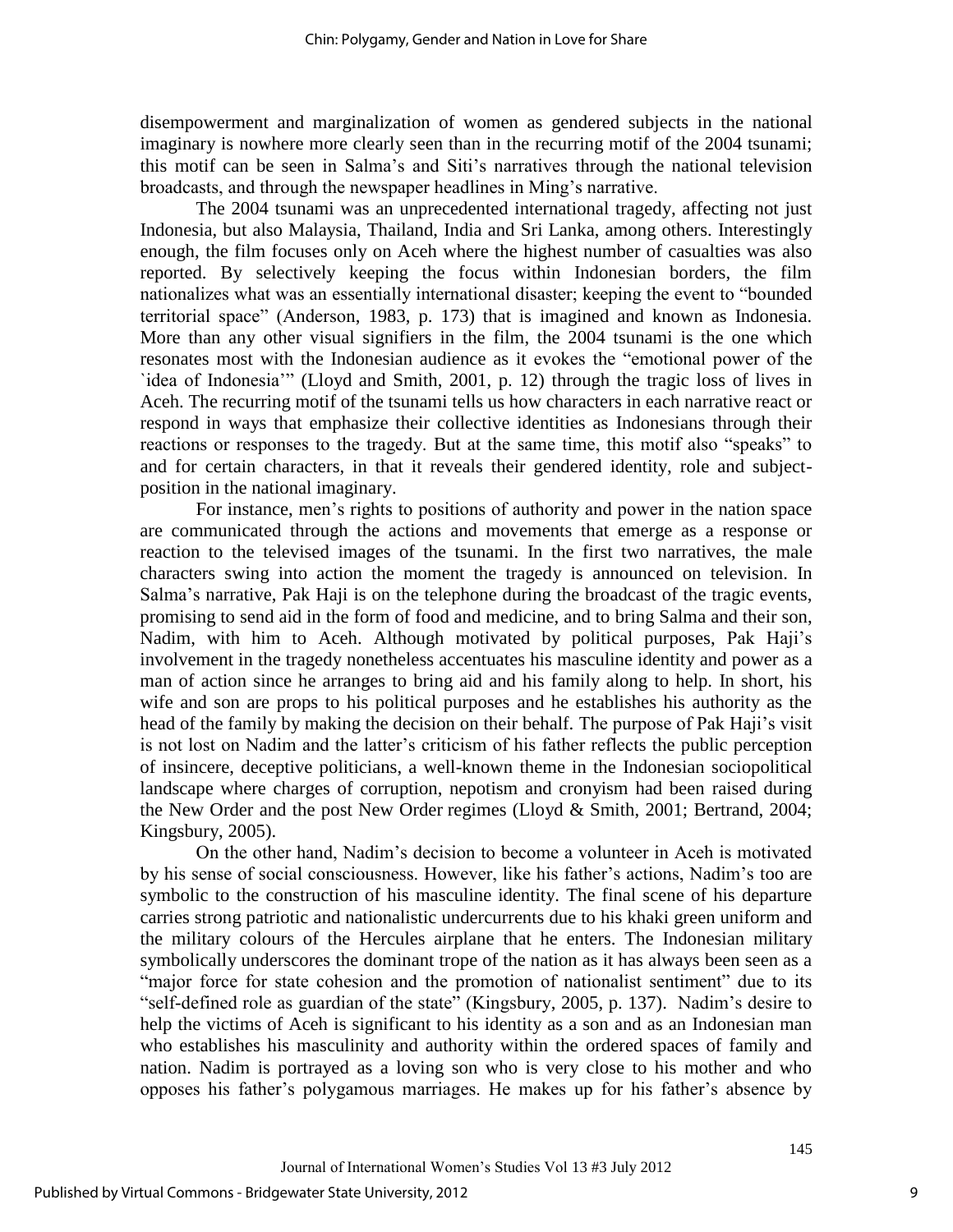becoming his substitute as the man in the house. Through this self-defined role, he criticizes his mother for not divorcing Pak Haji and often expresses his disappointment with her. I perceive that both his inability to persuade Salma to his point of view and his inability to accept the family situation reflects his helplessness and incapacity as a son and as a man. Significantly, his "child-like" status is stressed in one scene where he sleeps in his mother's bed the way he used to when he was a child. It is by helping the motherland in ways he is unable to help his mother that Nadim is finally able to affirm his identity as a man of authority and of action in the family. Moreover, as a patriotic Indonesian, he can now take his place in the narrative fabric of the nation. In a voiceover, Salma observes that her son can finally "fly free" in his newfound independence.

In the second narrative, Siti and her co-wives Sri and Dwi are watching the live broadcast of the tsunami while their husband, Pak Lik, is packing his clothes and explaining his reasons for going to Aceh. Unlike Nadim, or even Pak Haji, Pak Lik's motivation is purely a financial one as he is paid to bring foreigners who wish to make a documentary about the disaster. Like Pak Haji and Nadim, Pak Lik too is propelled into action by the momentous events in Aceh, albeit for financial gain. In this sense, both he and Nadim are mobile in ways that the female characters are not; the men are able to move regionally, imaginatively crossing from Java to Aceh, while women's space of agency and movement is limited to Java or specifically, the city confines of Jakarta. Siti and her co-wives of the second narrative inhabit an even smaller space, since it revolves round the cramped domestic walls of their tiny two-bedroom home. The segregation of roles and spaces between genders serves to emphasize, once more, that women are displaced in the margins of both family and national discourses; their subordination in the private realm of the patriarchal family is reified in the wider public spaces of the nation.

## **Acts of Resistance**

As a social and cultural text, *Love for Share* is an invaluable resource for understanding certain facets of contemporary Indonesian "reality" or "behavior pattern" (Heider, 1991, p. 10), in that it mirrors the ongoing articulation and contestation of ideas, viewpoints, and acts in the transformative spaces of an increasingly modernized society. Although the film captures women's systemic marginalization and devaluation in the nation space, it also visualizes the smaller, less visible acts of resistance that go against the grain of the dominant national trope of the united and inclusive patriarchal family.

For instance, Salma, despite her acceptance of polygamy, is not represented as a completely passive or helpless woman. As a gynecologist, she's a successful woman in her own right. Moreover, she subverts Pak Haji's authority in small but powerful ways. One example is her refusal to go to Aceh with him, choosing instead to go with Nadim's party. Another is her dismissive attitude towards Pak Haji at the dinner table, which also conveys her lack of respect for him. In short, Salma's acts of resistance occur at a private, personal level that is at odds with her public face of conformity. In Ming's narrative, an admirer named Firman actively encourages her to fulfill her aspirations as a film actress. Firman, whom Ming is attracted to despite being married to Abun, offers her a path to eventual independence should she pursue her acting career. This shows that Ming rejects the ideology of Ibuism; not only does she refuse to conform to the role of the wife staying at home, she is also childless and is represented as a carefree, sexy and active young woman who attends acting classes and who meets with Firman whenever her husband is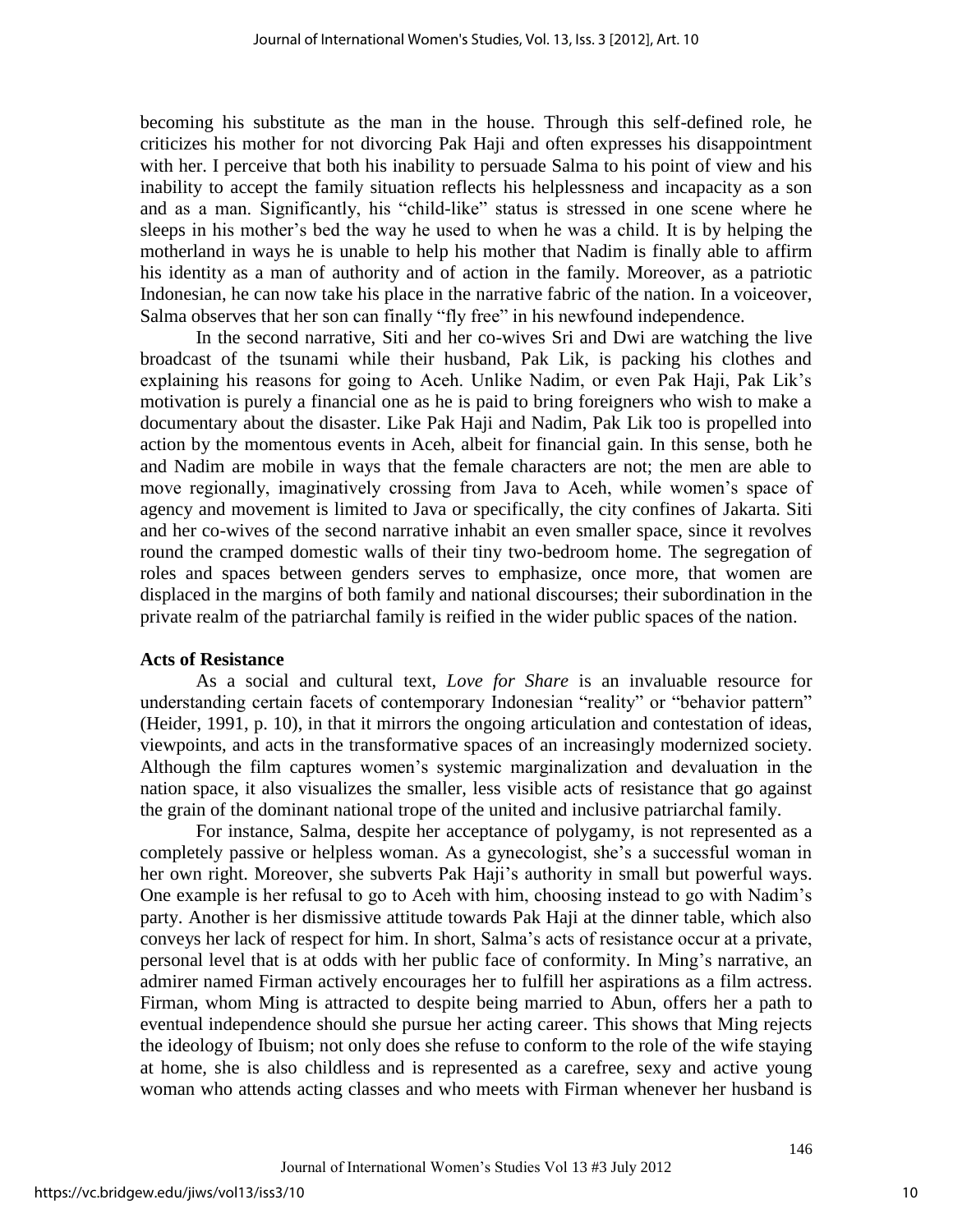not around. In fact, Ming "takes advantage of her single status" (Kurnia, 2009) when not playing the role of wife to Abun. In this way, she "negotiates two identities, that of single young woman and secret second wife" (Kurnia 2009).

However, the biggest act of resistance is contained in the second narrative where in an interesting twist, Siti falls in love with her co-wife, Dwi; their relationship develops to such an extent that they, with Dwi's children in tow, run away together at the end of the narrative. Their acts of transgression — falling in love with each other, and abandoning their husband -- resonate with significant meanings. While Siti's and Dwi's escape can be seen as a potent metaphor of their liberation from patriarchal dominion, the film's exploration of female sexuality and solidarity through the emerging lesbian relationship is nevertheless a bold statement of women's agency and autonomy, as signified by Siti's and Dwi's desire to take control of their bodies and destinies. Furthermore, the narrative's ending suggests an alternative family structure to the patriarchal stereotype through the lesbian-led family, another powerful image that implicitly undermines the phallocentric trope of male authority and sexual potency encoded at cultural, social and national levels.

The film challenges the state ideology of the united and inclusive patriarchal family in other ways too. *Love for Share* is not just a film about the effects of polygamy on women; it also reflects the changing attitudes of young men towards polygamy and how such changes can alter the shape of future gender relations and positions. The film pits the viewpoints of young, educated and liberal-minded men like Nadim and Firman against those of the older men like Pak Haji and Koh Abun. Salma's acts of resistance are supported by Nadim who condemns his father's practice of polygamy; he displays his anger to an extent where he is seen as a disrespectful son. In an ironic reversal, a dying Pak Haji finally acquiesces to his son's thinking when he advises Nadim to marry only one wife. Firman too questions Ming's status as a second wife when she can be independent on her own. By depicting the ongoing shifts in the perceptions and attitudes among young Muslim men, the film contributes to the dismantling of the state's hegemonic and phallocentric discourse by voicing the need for different definitions and representations of masculinity and femininity to take place in the national imaginary.

#### **Conclusion**

*Love for Share* should be seen as the positive result of the democratization processes occurring in Indonesia after Suharto's resignation in 1998. Baird (2009) observes that the "decade since the end of the New Order has seen an increasing public presence of women and enhanced freedom of speech for all" (p. 1), and that Dinata belongs to this new wave of Indonesian film directors who are "making films that deal with issues relating to gender and sexuality that previously would not have found public space" (p. 1). By boldly tackling previously taboo subjects like homosexuality, women's sexuality, and polygamy, *Love for Share* brings to light the double marginalization of Indonesian women and their discontent against patriarchal control and dominance in both the nation and family spaces. Furthermore, with its focus on women's freedom and agency, albeit in restricted ways, the film reveals the ongoing changes in perceptions and attitudes towards gendered relations and identities in Indonesia<sup>24</sup>.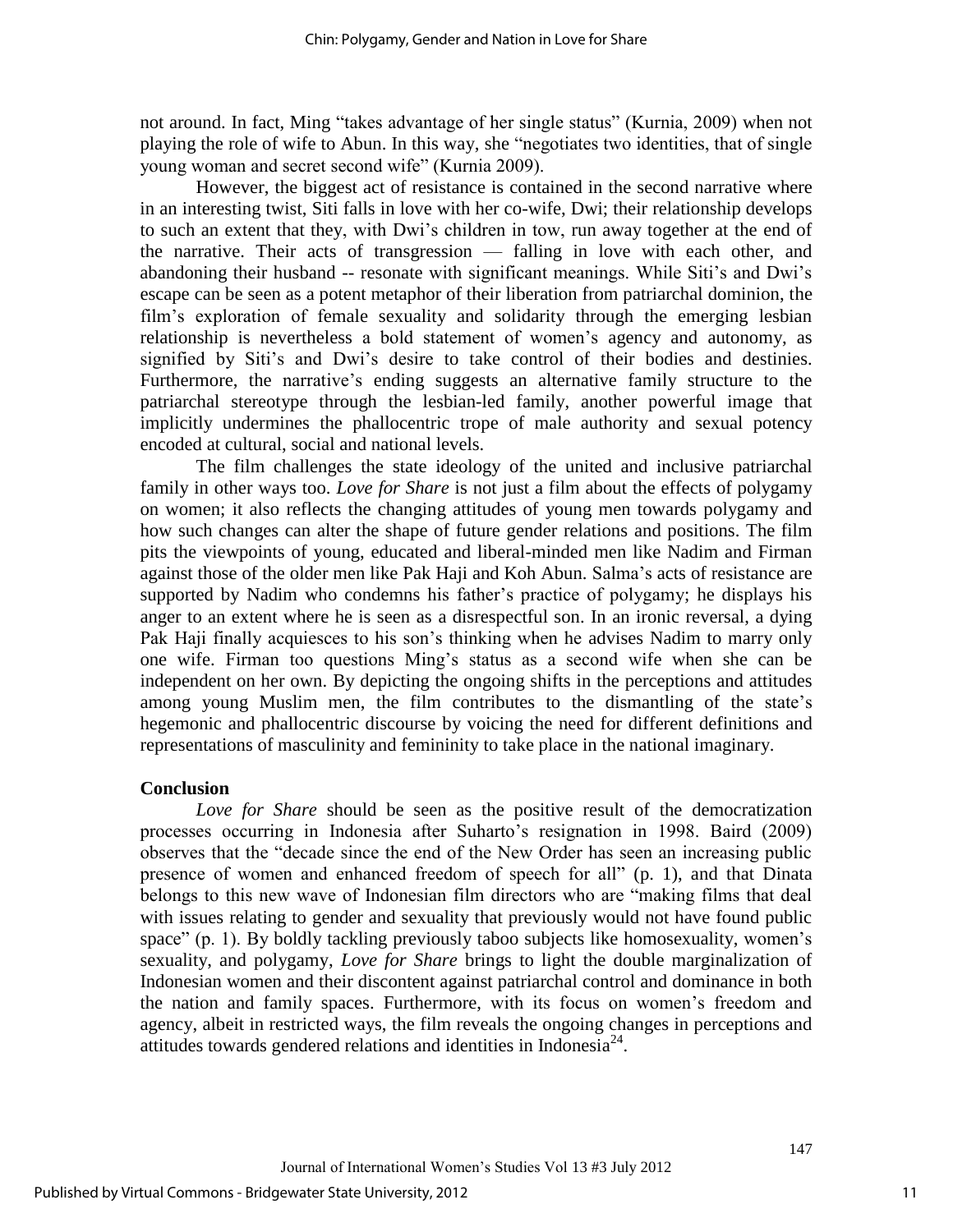As other critics have noted, despite the entrenched national institution of the patriarchal and hierarchical family, and despite the insidious ideology of *State Ibuism*, gender identities and relations are slowly changing shape in Indonesia due to the determination of women's movements and NGO groups who have been fighting for women's rights and issues, including greater protection for women at work and for women subjected to violence (Robinson, 2000; Blackburn, 2004). Feminists and activists have also demanded for the state to recognize women's contributions to the economy, society, education and politics (Robinson, 2000; 2004). In addition, contemporary Indonesian women have access to different kinds of media representations of women other than the traditional images of mothers and wives (Sen, 1998). The changing constructions of femininity ongoing in the public, social spaces can be seen in the rise of educated young women and affluent career women in the cities; it is hoped that such positive movements will help redefine women's traditional identity, role and place in the national imaginary.

Ultimately, the film suggests that, despite the overarching narrative fabric of the united and inclusive nation, one shouldn't forget the varying and fragmented "smaller" imagined communities contained within, such as the minority communities of lesbians and non-Muslim Chinese Indonesians. By giving voice to the smaller, less visible acts of resistance practiced at the micro-level of everyday life, the film challenges the state's "fixed" rhetoric and regulated imagining of the nation as a united patriarchal family. Instead, it counters this rhetoric with its vision of a nation space that is vibrant, dynamic, and transformative, where minority voices and identities struggle for political expression and representation, and where different "other" gendered identities and relations are continuously being formed, and are able to emerge from / escape the regulated dominant discourse of the nation. These emerging voices and imaginings — both of the film and the characters it contains — not only challenge the state ideology of Indonesia as a united and inclusive patriarchal family, but also reflect the ongoing democratic transformations in the post New Order Indonesia, and should be considered as a promising sign of better things to come.

## **Bibliography**

|  | Anderson, B. (1983). Imagined communities: Reflections on the origin and spread of     |  |  |
|--|----------------------------------------------------------------------------------------|--|--|
|  | <i>nationalism.</i> London: Verso.                                                     |  |  |
|  | Appadurai, A. (Spring, 1990). Disiuncture and difference in the global cultural econom |  |  |

- global cultural economy. *Public Culture 2*(2), 1-24.
- Baird, B. (2009). Introduction: Gender and culture in contemporary Indonesia. In *Intersections: Gender and Sexuality in Asia and the Pacific* (19). Retrieved April 17, 2010, from http://intersections.anu.edu.au/issue19/baird.htm
- Bertrand, J. (2004). *Nationalism and ethnic conflict in Indonesia*. UK: Cambridge University Press.

Blackburn, S. (2004). *Women and the state in modern Indonesia*. New York: Cambridge University Press.

Blackburn, S., Smith, B. J., & Syamsiyatun, S. (Eds.). (2008). *Indonesian Islam in a new era: How women negotiate their Muslim identities.* Australia: Monash University Press.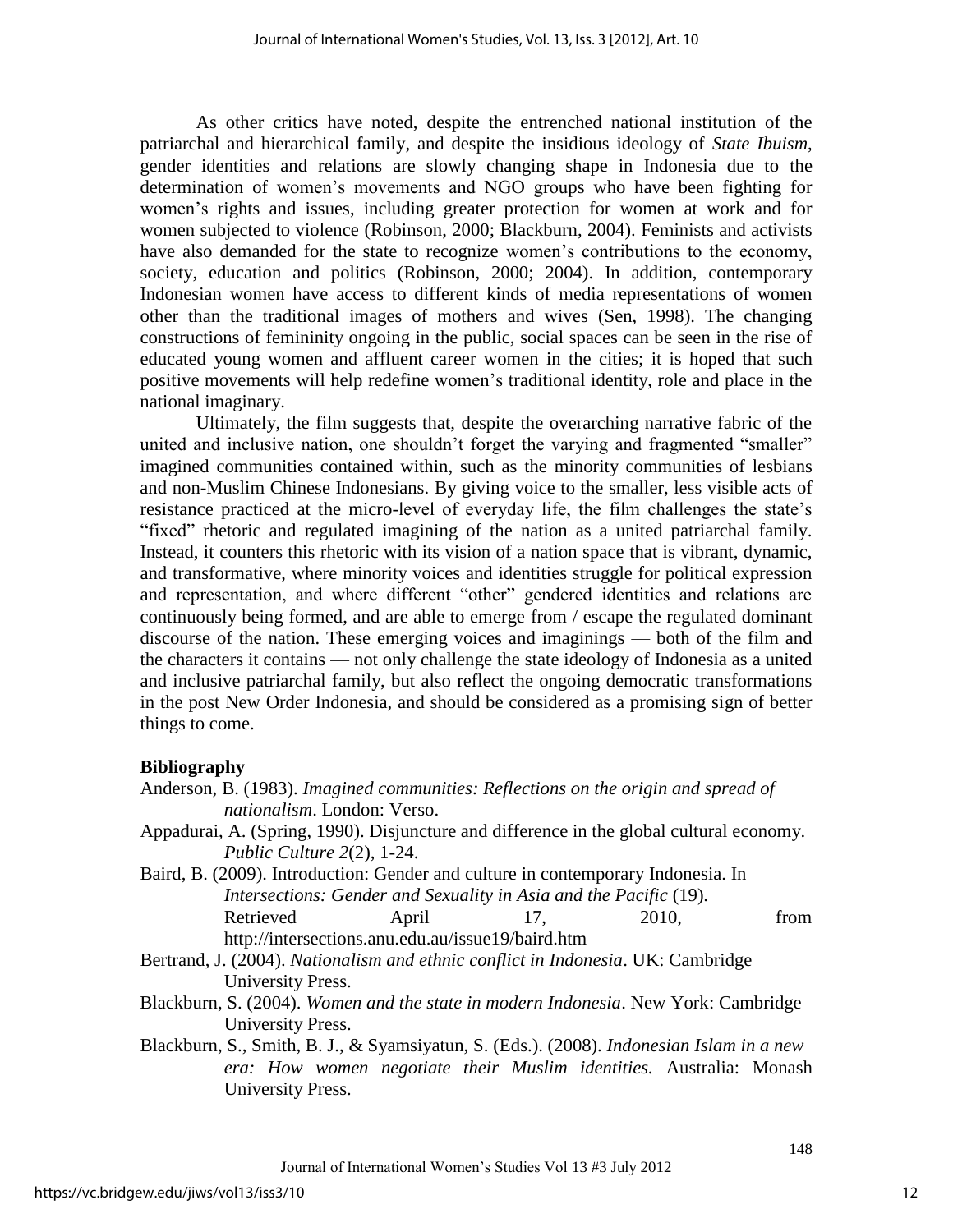- Bourchier, D., & Hadiz, V. R. (Eds.). (2003). *Indonesian politics and society: A reader*. London: RoutledgeCurzon.
- Chin, G. V. S. (2005/2006). Expressions of self-censorship: Ambivalence and difference in Malaysian and Singaporean Chinese women's prose writings in English. *South-*

*East Asia: A Multidisciplinary Journal 6*(1), 13-34. Retrieved August 21, 2011, from

http://www.ubd.edu.bn/academic/faculty/FASS/SEA/vol6/Chin-2006.pdf

- Day, G., & Thompson, A. (2004). *Theorizing nationalism*. Basingstoke, Hampshire: Palgrave Macmillan.
- Gemünden, G. (2004). Hollywood in Altona: Minority cinema and the transnational imagination. In A. C. Mueller (Ed.), *German pop culture: How American is it?*

(pp. 180-190). Ann Arbor: University of Michigan Press.

- Hatley, B. (1997). Nation, "tradition," and constructions of the feminine in modern Indonesian literature. In J. Schiller & B. Martin-Schiller (Eds.), *Imagining Indonesia: Cultural politics and political culture* (pp. 90-120). USA: Center for International Studies, Ohio University.
- Heider, K. G. (1991). *Indonesian cinema: National culture on screen*. Honolulu: University of Hawaii Press.
- Higson, A. (2000). The limiting imagination of national cinema. In M. Hjort  $& S$ . Mackenzie (Eds.), *Cinema and nation* (pp. 63-74). London: Routledge.
- Hull, V. J. (1996). Women in Java's rural middle class: Progress or regress? In P. V. Esterik (Ed.), *Women of Southeast Asia* (pp. 78-95). Northern Illinois University: Center for Southeast Asian Studies.
- Imanjaya, E. (Spring, 2009). The curious cases of Salma, Siti, and Ming: Representations of Indonesia's polygamous life in Love for Share. *Jump Cut: A Review of Contemporary Media* (51). Retrieved May 17, 2011, from http://www.ejumpcut.org/archive/jc51.2009/LoveforShare/index.html
- Johnson, K. A. (1983). *Women, the family and peasant revolution in China*. Chicago: The University of Chicago Press.
- Kingsbury, D. (2005). *The politics of Indonesia*. 3rd edition. Oxford, UK: Oxford University Press.
- Kunetz, C., Papadimitriou, C. (Producers), & Dinata, N. (Director). (2006). *Love for share* [Motion picture]. Indonesia: Kalyana Shira Films.
- Kurnia, N. (2009). Berbagi Suami: The discourse of polygamy in a recent Indonesian film. In *Intersections: Gender and Sexuality in Asia and the Pacific* (19). Retrieved April 17, 2011, from http://intersections.anu.edu.au/issue19/kurnia.htm
- Law Library of Congress. (2011). *Indonesia: Inter-religious marriage*. Retrieved June 18, 2011, from http://www.loc.gov/law/help/religious-marriage.php
- Lloyd, G., & Smith, S. (Eds.). (2001). *Indonesia today: Challenges of history.* Singapore: Institute of Southeast Asian Studies.
- McNabb, R. L. (1903). *The women of the middle kingdom*. Cincinnati: Jennings and Pye; New York: Eaton and Mains.
- Nurmila, N. (2008). Negotiating polygamy in Indonesia: Between Islamic discourse and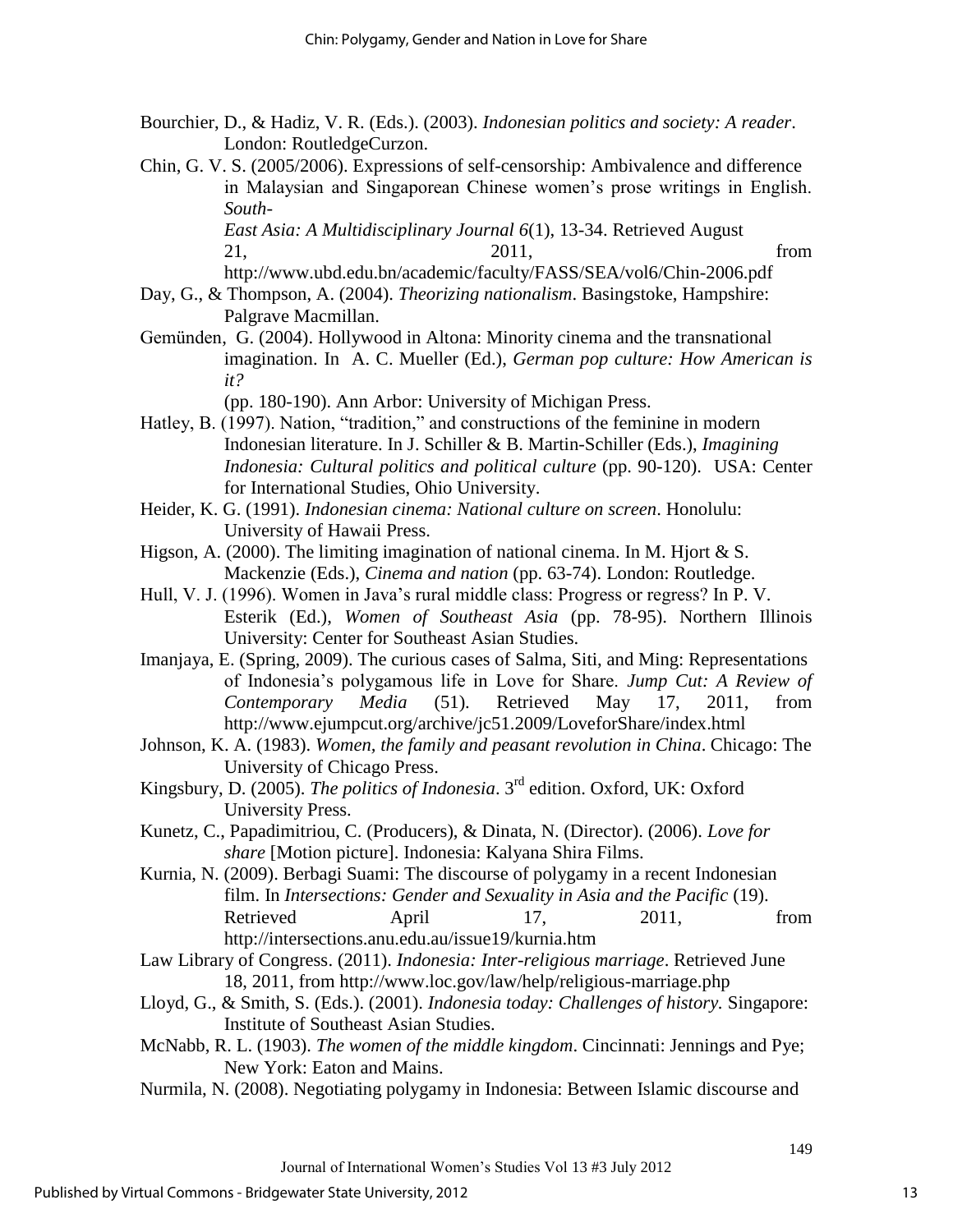women's lived experiences. In S. Blackburn, B. J. Smith, & S. Syamsiyatun (Eds.), *Indonesian Islam in a new era: How women negotiate their Muslim identities* (pp. 23-45). Australia: Monash University Press.

- Perlez, J. (Aug 21, 2006). Indonesian Filmmaker's Personal Take on Polygamy. *The New York Times*. Retrieved June 17, 2011, from http://www.nytimes.com/2006/08/21/world/asia/21indo.html
- Robinson, K. (2000). Indonesian women—from *Orde Baru* to *Reformasi*. In L. Edwards & M. Roces (Eds.), *Women in Asia: Tradition, modernity and globalisation* (pp. 139-169). Ann Arbor: The University of Michigan Press.
- -----. (2004). Islam, Gender, and Politics in Indonesia. In V. Hooker & A. Saikal (Eds.), *Islamic perspectives in the new millennium* (pp.183-196). Singapore: Institute of Southeast Asian Studies (ISEAS).
- Sen, K. (1994). *Indonesian cinema: Framing the New Order*. London: Zed Books.
	- -----. (1998). Indonesian women at work: Reframing the subject. In K. Sen & M. Stivens (Eds.), *Gender and power in affluent Asia* (pp. 35-62). London: Routledge.
- Sen, K., & Stivens, M. (Eds.). (1998). *Gender and power in affluent Asia*. London: Routledge.
- Sharp, J. (1996). Gendering nationhood: A feminist engagement with national identity. In N. Duncan (Ed.), *Bodyspace: Destabilizing geographies of gender and sexuality* (pp. 97 – 109). London: Routledge.
- Siddique, S. (Fall, 2002). Haunting visions of the Sundelbolong: Vampire ghosts and the Indonesian national imaginary. In *Spectator 22*(2), 24-33.

Retrieved June 17, 2011, from http://cinema.usc.edu/assets/098/15878.pdf

- Sullivan, N. (1991). Gender and politics in Indonesia. In M. Stivens (Ed.), *Why gender matters in Southeast Asian politics* (pp. 61-86). Clayton, Vic: Monash Papers on Southeast Asia, Monash University.
- Tehrani, B. (2007). *Love for Share* deals with polygamy in Indonesia Today. Retrieved March 20, 2011, from http://www.cinemawithoutborders.com/print.php?a=1209
- Wright, A. F. (Ed.). (1964). *Confucianism and Chinese Civilsation*. New York: Atheneum Press.
- Yuval-Davies, N. (1997). *Gender and nation*. London: Sage Publications.
- Zaitun Mohamed Kasim. (2002). *Islam and polygamy*. Kuala Lumpur: Sisters In Islam.

 $\overline{a}$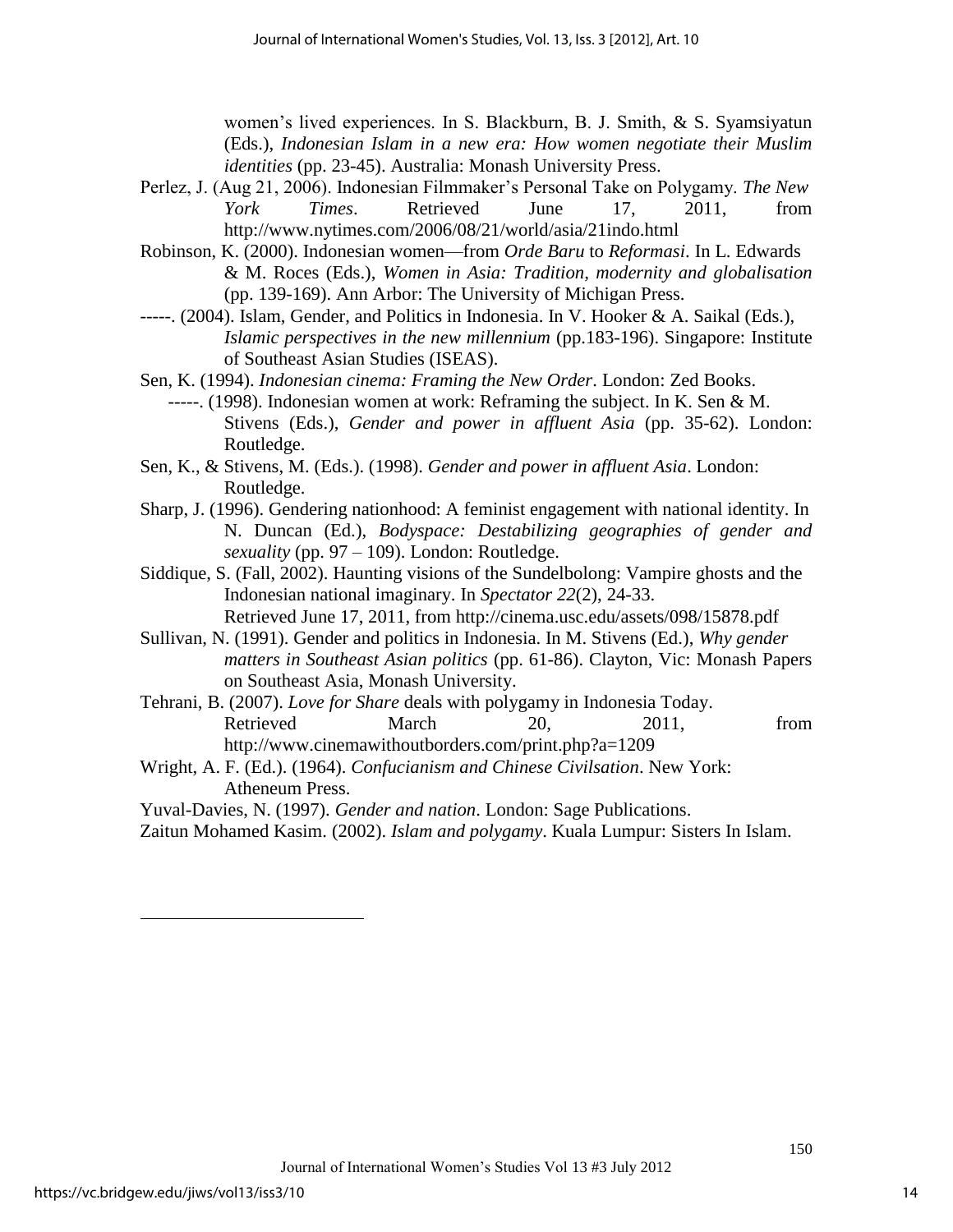#### **NOTES**

 $\overline{a}$ 

1 Polygamous marriages were practiced among the Malaysian Chinese community until the Law Reform (Marriage and Divorce) Act 1976 was enforced in 1982; the Act banned polygamy for non-Muslims. Despite the ban, my cousin went on to marry a third wife during the 1980s.

<sup>2</sup> In Malaysia, as in Indonesia, polygamy among Muslims is controlled by Syariah law. For further information, refer to Zaitun Mohamed Kasim, 2002.

<sup>3</sup>Indonesia supports the world's most populous Muslim population, which currently stands at 86%, while the Chinese minority only accounts for about 3% of the population. For details, please refer to the latest census report (http://dds.bps.go.id/eng/).

4 Indonesia is a neighbouring country to Malaysia; they share striking parallels in that they are both Islamic countries supporting a Muslim majority and non-Muslim minority ethnic groups that include the Chinese.

 $<sup>5</sup>$  Dinata believes that those who appreciated her film comprised mainly of women; she notes that</sup> "women came with women in the middle of the day. They didn't want their husbands to know" (Perlez, 2006) or that they are women like herself, "the daughters of a polygamous father that want to prevent this from happening in their own marriage" (Tehrani, 2007).

<sup>6</sup> Polygamy is defined by the Oxford English Dictionary as "the practice or custom of having more than one wife or husband at the same time." Polygamy also includes polyandry, in which a woman can have more than one husband. In Indonesia however, polygyny is commonly practiced as Muslim men are permitted by the Koran to marry up to four wives.

<sup>7</sup> For their insightful analyses of Indonesian films as social or cultural texts, read Heider, 1991 and Sen, 1994, 1998.

 $8$  For a comprehensive study of the key issues involving gender relations, citizenship, subjectidentities, and how they are affected by nationalism and nationalist projects, refer to Yuval-Davies, 1997. For a general overview of the arguments and debates on gender and nation, read Day & Thompson, 2004.

<sup>9</sup> Language plays a key role in situating the individual as part of the national collective. Anderson contends that the birth of Indonesia as a nation was enabled by the spread of *Bahasa Indonesia* across the archipelago as the emerging lingua franca; nationalist movements later recognized it as the national language (pp. 132-34). Heider (1991) expands on the argument, stating that the exclusive use of *Bahasa Indonesia* is what makes Indonesian films "truly national" (p.11).

 $10$  Appadurai's influential essay develops the theoretical underpinnings of Anderson's "imagined" communities" and "print capitalism" by describing the complex relations between cultural flows around the globe — ethnoscapes, mediascapes, technoscapes, financescapes, and ideoscapes and the multiple imagined worlds that we inhabit.

 $11$  By "national imaginary", I refer to the specific set of ideological meanings and representations — historical, sociopolitical, cultural — that underline the formation of subjects and identities.

<sup>12</sup> For a brief overview of the opposition against polygamy by Muslim feminists, women's organizations, and secular nationalists, as well as the issues involving Muslims and non-Muslims, please refer to Blackburn, 2004, and Nurmila, 2008. For the types of polygamy practiced in Indonesia and how it is represented in *Love for Share*, please refer to Kurnia, 2009, and Imanjaya, 2009.

<sup>13</sup> According to Robinson (2000), this law was enacted despite protests from "religious groups, particularly Islam that challenged the right of the state to intervene in matters of personal life"  $(p.$ 146).

<sup>14</sup> Cited from Law Library of Congress, retrieved from <http://www.loc.gov/law/help/religiousmarriage.php>.

<sup>15</sup> For further details of the reforms on the marriage law in Indonesia, please refer to Robinson, 2000, Blackburn, 2004, and Nurmila, 2008.

<sup>16</sup> For those of Islamic faith, they have to go through the religious courts to initiate proceedings.